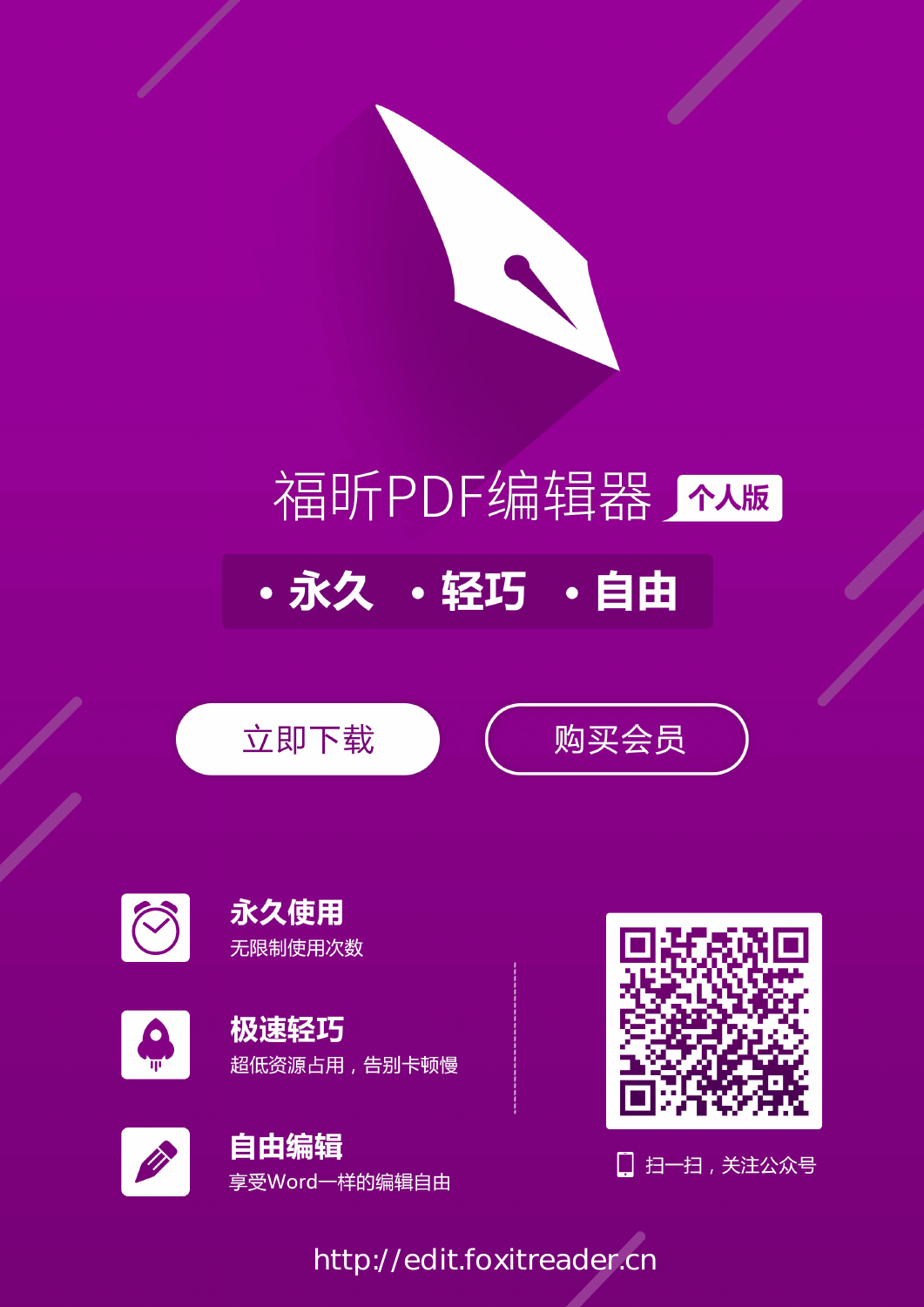

**Enabling an Intelligent Planet** 



<span id="page-1-0"></span>Advantech Co., Ltd.

http://www.advantech.com/ No.27, Wende Road, Gueishan Township, Taoyuan County 33371, Taiwan, R.O.C.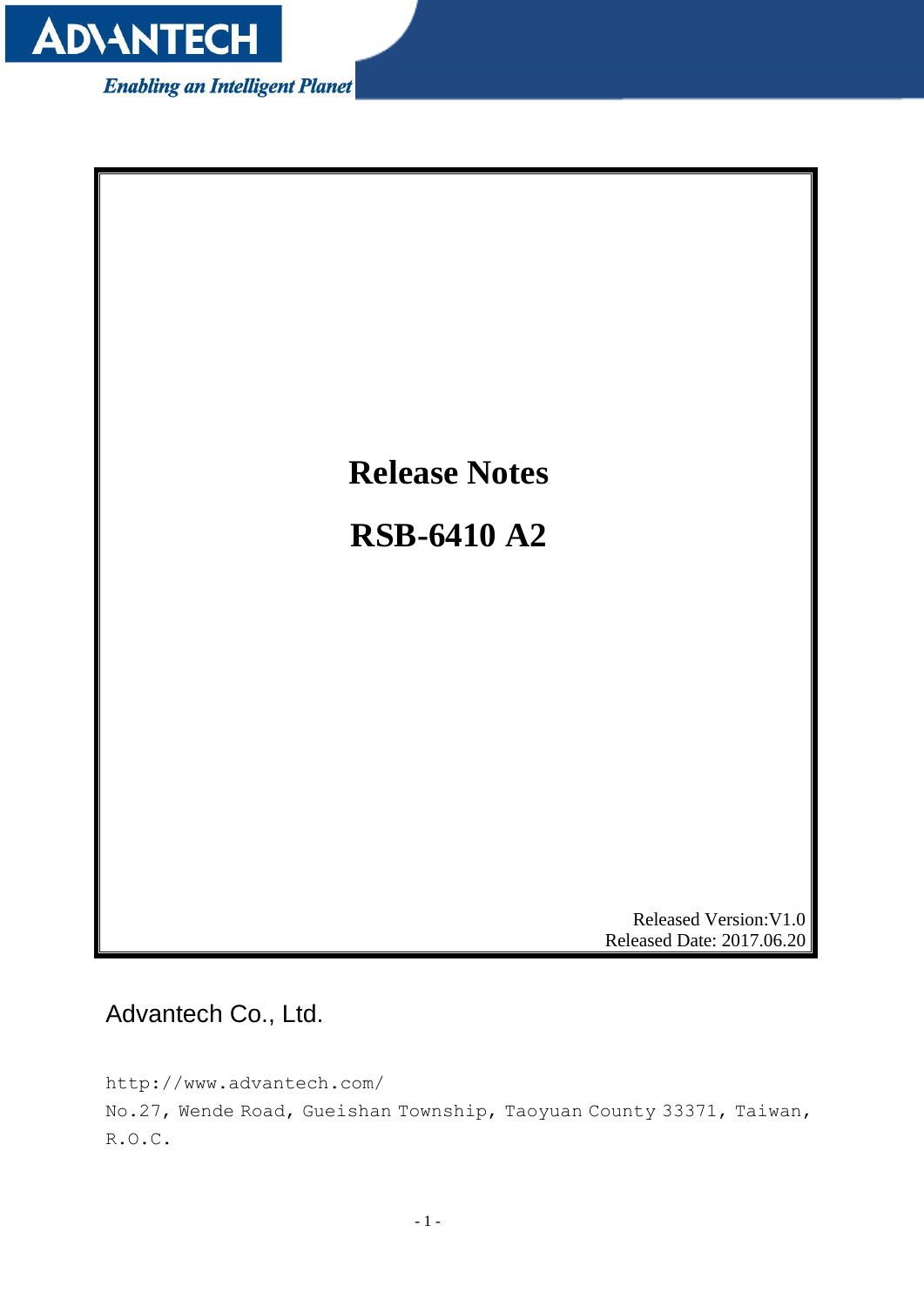#### **Copyright Notice**

This document is copyrighted, 2016, by Advantech Co., Ltd. All rights are reserved. Advantech Co., Ltd. reserves the right to make improvements to the products described in this manual at any time. Specifications are thus subject to change without notice.

No part of this manual may be reproduced, copied, translated, or transmitted in any form or by any means without the prior written permission of Advantech Co., Ltd. Information provided in this manual is intended to be accurate and reliable. However, Advantech Co., Ltd., assumes no responsibility for its use, or for any infringements upon the rights of third parties which may result from its use.

All the trade marks of products and companies mentioned in this data sheet belong to their respective owners.

Copyright © 2016 Advantech Co., Ltd. All Rights Reserved

For more information on this and other Advantech products please visit our website at: **http://www.advantech.com**

Part No. Version: 1.0

Printed in Taiwan 2017-06-20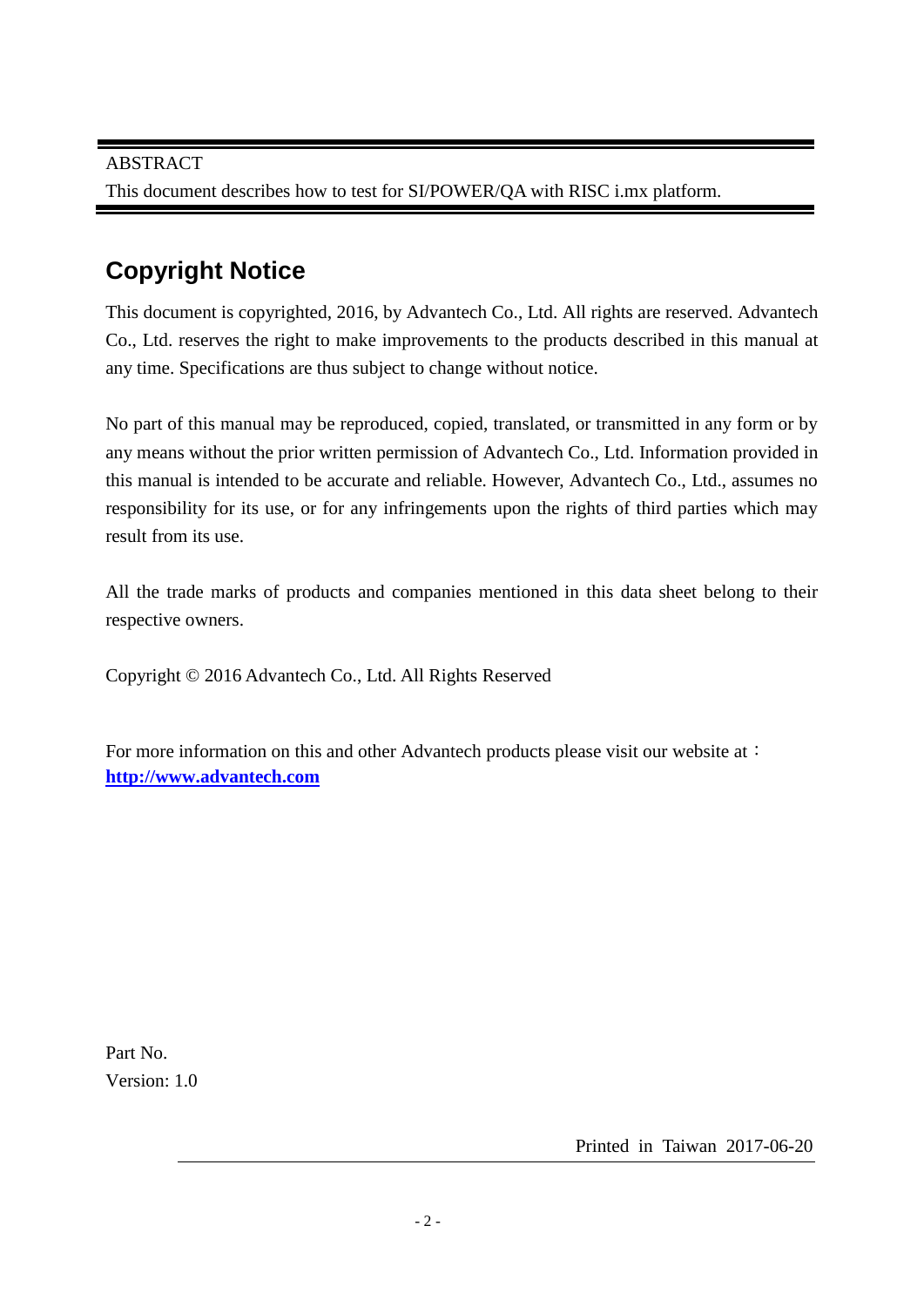### **Table of Contents**

| 1. |                                                                                          |
|----|------------------------------------------------------------------------------------------|
|    |                                                                                          |
|    |                                                                                          |
| 2. |                                                                                          |
|    |                                                                                          |
|    | This document contains important information about the package contents, supported       |
|    | features, known issues and limitations in this release. This release contains the latest |
|    |                                                                                          |
|    |                                                                                          |
|    |                                                                                          |
|    |                                                                                          |
| 3. |                                                                                          |
| 4. |                                                                                          |
| 5. |                                                                                          |
| 6. |                                                                                          |
| 7. |                                                                                          |
| 8. |                                                                                          |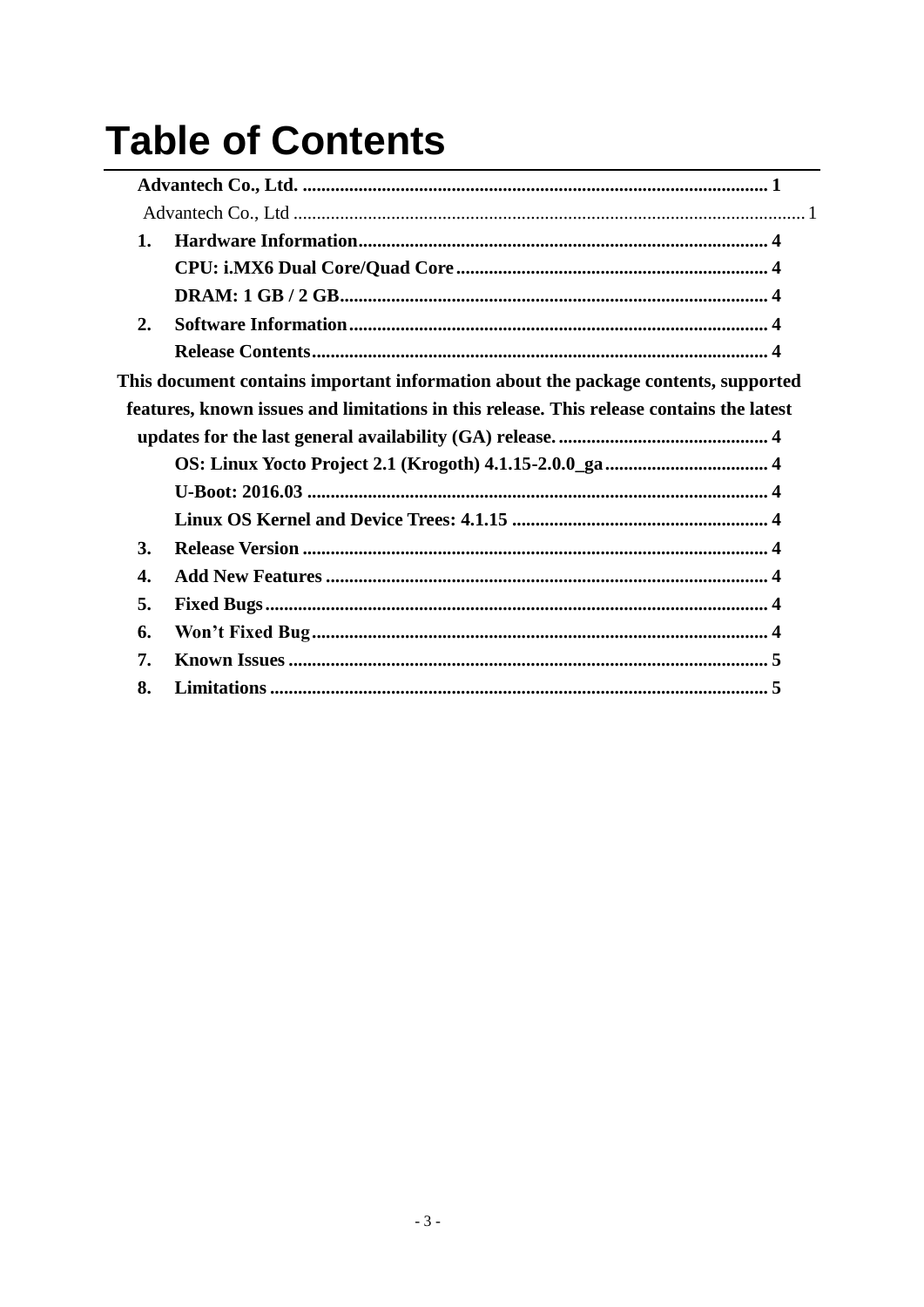#### <span id="page-4-1"></span><span id="page-4-0"></span>**1. Hardware Information**

- CPU: i.MX6 Dual Core/Quad Core
- <span id="page-4-2"></span> $\bullet$  DRAM: 1 GB / 2 GB

#### <span id="page-4-3"></span>**2. Software Information**

#### <span id="page-4-5"></span>**Release Contents**

<span id="page-4-4"></span>This document contains important information about the package contents, supported features, known issues and limitations in this release. This release contains the latest updates for the last general availability (GA) release.

- <span id="page-4-6"></span>OS: Linux Yocto Project 2.1 (Krogoth) 4.1.15-2.0.0\_ga
- <span id="page-4-7"></span>● U-Boot: 2016.03
- <span id="page-4-8"></span> $\bullet$  Linux OS Kernel and Device Trees: 4.1.15

#### <span id="page-4-9"></span>**3. Release Version**

| Rev   | Date       | Description       | Remark  | Released by |
|-------|------------|-------------------|---------|-------------|
| V8280 | 2017/06/20 | The first release | QE test | Wei.zeng    |

#### <span id="page-4-10"></span>**4. Add New Features**

| Features        | Description                         | Comment                                                                                         |
|-----------------|-------------------------------------|-------------------------------------------------------------------------------------------------|
| <b>SUSI 4.0</b> | Version: 14428                      |                                                                                                 |
| SUSI_Iot        | Version: 14160                      |                                                                                                 |
|                 | WISE-Agent   Version: $3.2.13.6821$ | 1. After boot, run this command first:                                                          |
|                 |                                     | cat/etc/issue   echo `xargs` Yocto > /etc/issue<br>Install RMM-Agent manually in /tools folder. |

#### <span id="page-4-11"></span>**5. Fixed Bugs**

| <b>Bug ID</b> | <i><u><b>Issue</b></u></i> | Description |
|---------------|----------------------------|-------------|
| None          |                            |             |

#### <span id="page-4-12"></span>**6. Won't Fixed Bug**

| Bug ID | <i><u><b>Issue</b></u></i> | Description |
|--------|----------------------------|-------------|
| None   |                            |             |